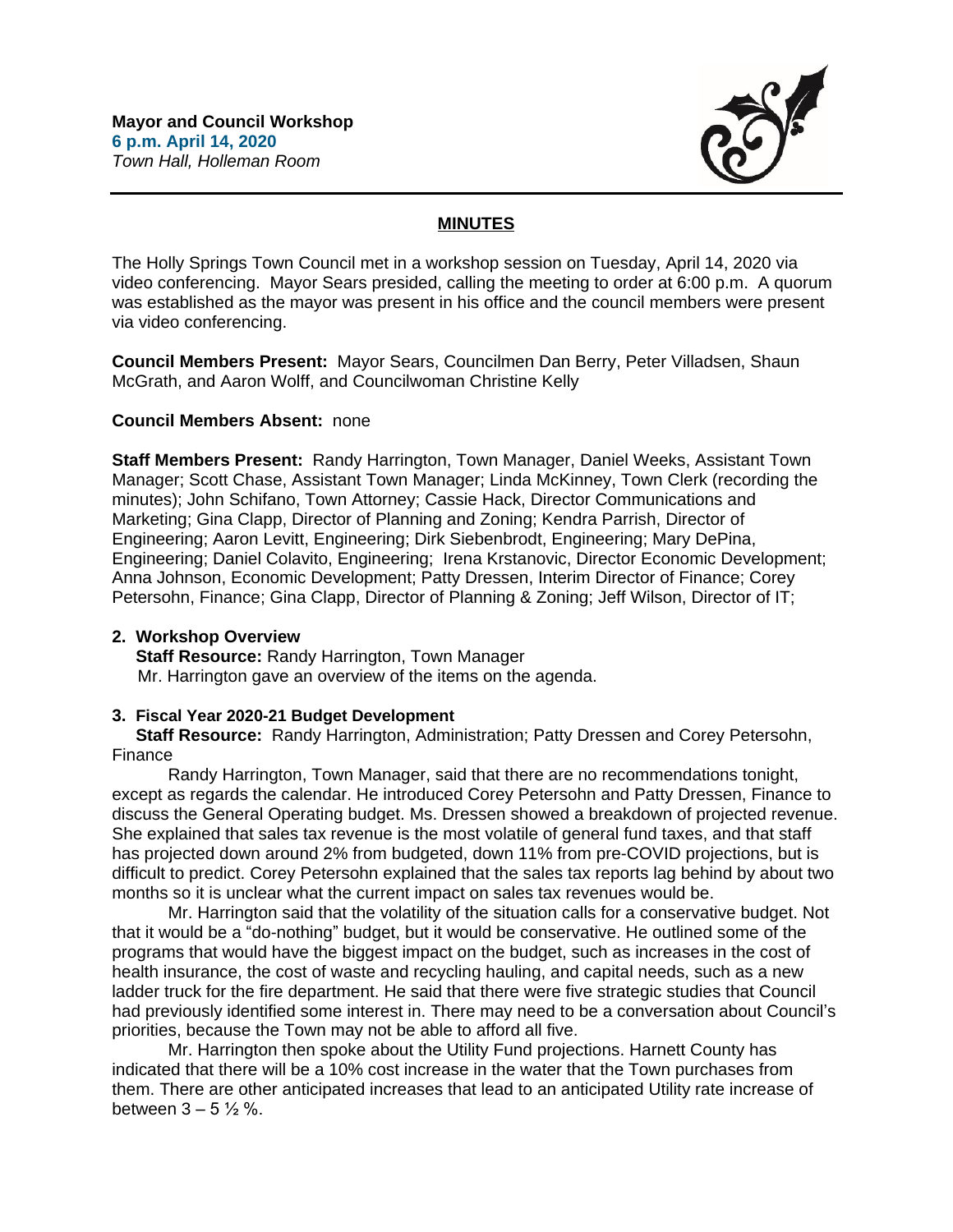Finally, Mr. Harrington recommended that Council adjust the budget schedule to the latest possible dates in order to have more clarity around what impact the COVID-19 pandemic will have on Town finances. He requested that Council consider making the following amendments to their calendar:

| Event                                  | Original            | Proposed            |
|----------------------------------------|---------------------|---------------------|
|                                        | <b>May 12</b>       | May 26              |
| <b>Recommended Budget Presentation</b> | $(6:00 \text{ pm})$ | $(6:00 \text{ pm})$ |
|                                        | <b>May 19</b>       | June 2              |
| <b>Public Hearing</b>                  | $(7:00 \text{ pm})$ | $(7:00 \text{ pm})$ |
|                                        | May 26              | June 4              |
| <b>Budget Workshop</b>                 | $(6:00 \text{ pm})$ | $(6:00 \text{ pm})$ |
|                                        | June 2              | June 16             |
| <b>Budget Adoption</b>                 | $(7:00 \text{ pm})$ | $(7:00 \text{ pm})$ |

Questions were raised regarding the rate increase in water from Harnett County, the sales tax projections, and the health insurance costs.

Councilman Wolff asked about the I-540 Small Area Plan and Village District Area Plan. Gina Clapp, Director of Planning & Zoning outlined what the plans were and what they would accomplish in terms of setting community character before developers begin developing these areas.

Councilwoman Kelly asked for a table that would rank potential strategic studies showing which areas of the strategic plan they support. Mr. Harrington asked for a read on which plans were higher priorities for Council, if funds were available to complete them.

Scott Chase, Assistant Town Manager, discussed the work staff has done on the Stormwater Utility Fee Rate Structure, and how that could be implemented during the current situation. He explained that the fee structure was created knowing that it was not self-supporting in order to meet the EPA requirements, with the plan to ramp them up as the program grew. He explained that the current structure is heavily subsidized by residential properties, and subsidized by the general fund. He outlined various implementation rate options, from keeping the current rate structure, to increasing the residential fee to \$4.00 or \$5.20 per month and charging nonresidential customers at the Equivalent Residential Unit ("ERU") rate, either with or without a Cap.

Council discussed various options for implementing the rate increase. Mr. Chase offered that our peer communities use an ERU with no Cap. Consensus was to work on bringing equity to the rate structure with sensitivity to other rate increases and the difficulties brought on by COVID-19.

### **4. Traffic Calming Policy**

 **Staff Resource:** Aaron Levitt and Mary DePina, Engineering

 Aaron Levitt, Engineering, outlined the vision for the Traffic Calming and Neighborhood Safety Plan. He said that by far the most frequent complaint received is about speeding in neighborhoods. He spoke about actions that have been taken by staff, including the Police Department, and outlined a draft Neighborhood Traffic Calming and Neighborhood Safety Program. Mary DePina, Engineering outlined components of the proposed program and showed a sample reporting form that could be used. She outlined the criteria by which any particular location would be evaluated for action by the Town, and listed options for responses at various levels of seriousness and expense. Various types of radar displays were discussed that could